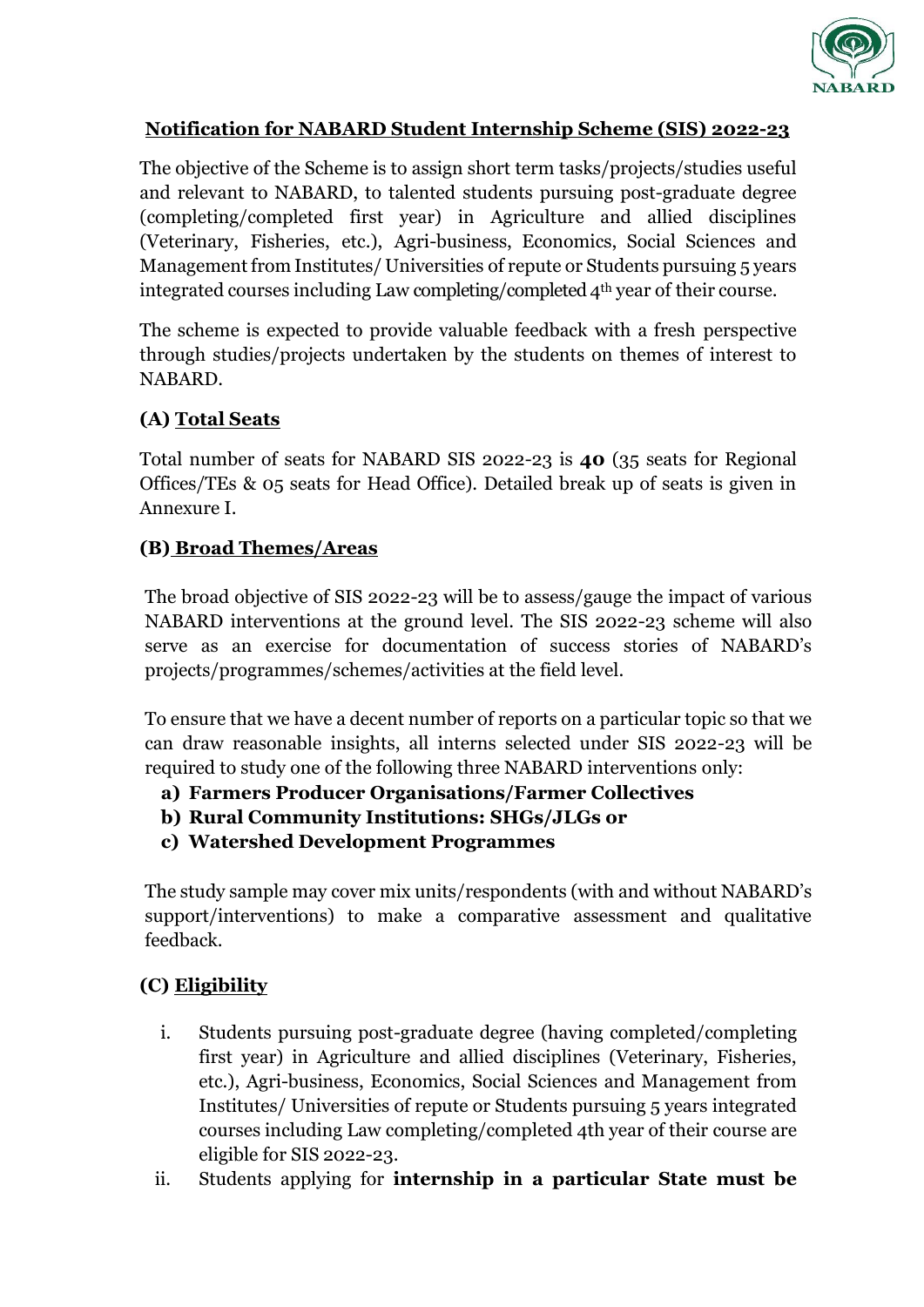

#### **either pursuing their degree from that State or they must belong to that State (ordinarily resident of the State)**.

iii. For seats allocated to Head Office, Mumbai students pursuing education from Mumbai would be preferred. However, seats in Head Office, Mumbai are open to applications from students across the country.

# **(D) Selection Process**

- i. The applicants for scheme will be shortlisted for interview on the basis of weighted score system (**based on marks in 10th, 12th and Graduation**).
- ii. The **final** selection of the students for the internship scheme will be **solely on the basis of the interview performance.**
- iii. All the applications will be received and shortlisted by HO for final selection through interview by respective units. The final selection of the students from amongst the shortlisted candidates (as per seat allocation under SIS 2022-23) will be done at the respective units (ROs/TEs).
- iv. No TA/DA will be paid to the students appearing for the Interview.

# **(E) Important Dates**

| Opening of link for registration and<br>submission of applications | <b>March 11, 2022</b> |
|--------------------------------------------------------------------|-----------------------|
| Closing Date for submission of<br>applications                     | <b>March 31, 2022</b> |

# **(F) Duration of Internship**

The duration of the internship will be for a minimum of 8 weeks and a maximum period of 12 weeks. The interns are required to undertake and complete the internship between 15 April 2022 and 31 August 2022.

# **(G) Financial Support**

The financial benefits for implementation of the scheme are as under:

| Sr.<br>No. | <b>Item of Expenditure</b>                                         | Amount (Rs.)    |
|------------|--------------------------------------------------------------------|-----------------|
|            | Stipend/month                                                      | 18000 per month |
|            | $\vert$ {Minimum 8 weeks (2 Months) to maximum 12 weeks (3 $\vert$ |                 |
|            | months                                                             |                 |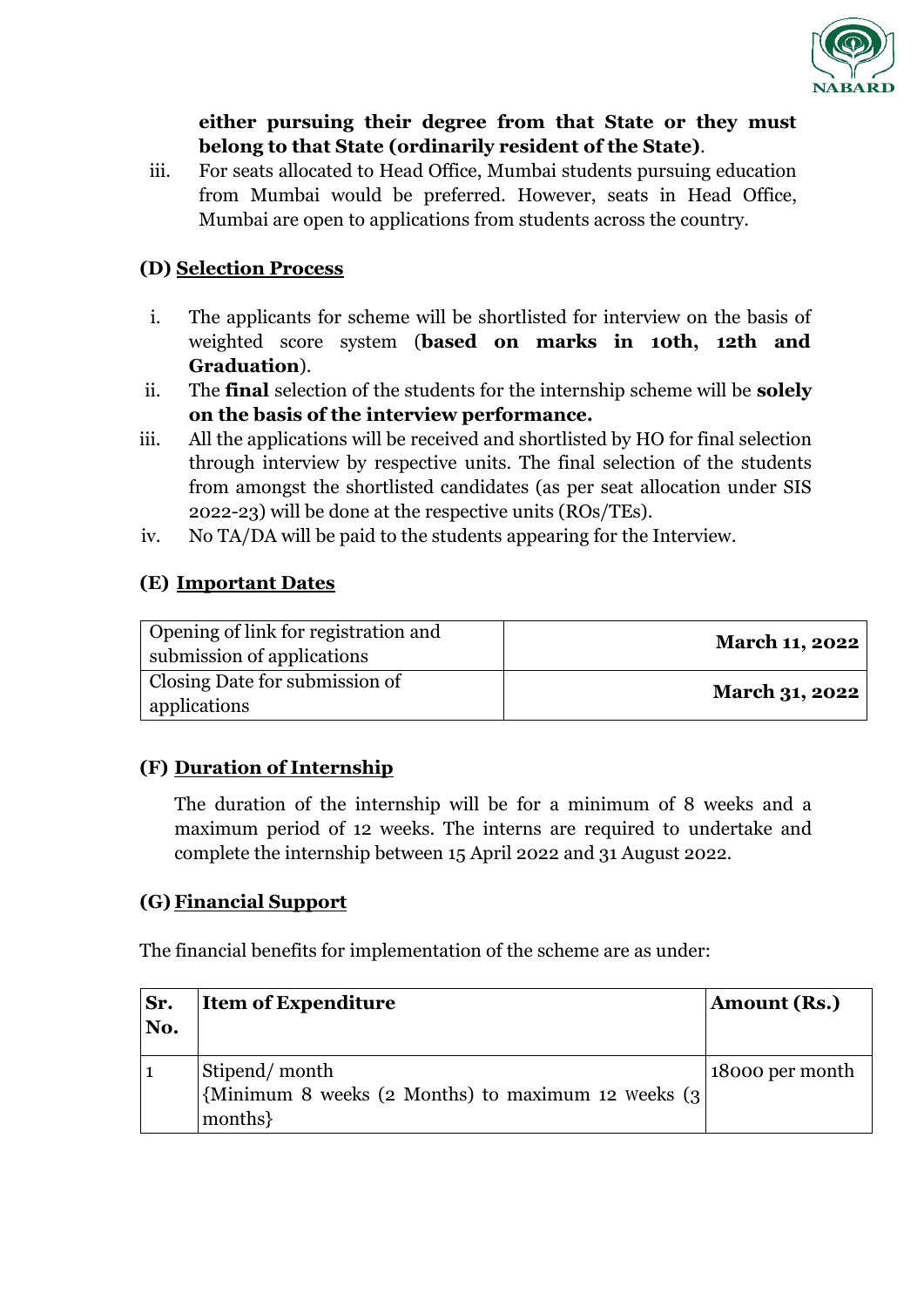

| $\overline{2}$ | Field visit allowance (including of all expenditure)-maximum 2000 per day (For<br>for 30 days                                              | 8 NER States)     |
|----------------|--------------------------------------------------------------------------------------------------------------------------------------------|-------------------|
|                |                                                                                                                                            | 1500 per day      |
|                |                                                                                                                                            | (Excluding 8 NER) |
|                |                                                                                                                                            | States)           |
| 3              | Travel allowance for field visits from HQ to Field and back to 6000<br>HQ. On reimbursement basis subject to submission of valid (maximum) | head<br>per       |
|                | tickets / other proofs (like petrol/taxi receipts)                                                                                         |                   |
|                | Miscellaneous expenses on declaration basis                                                                                                | 2000 per head     |

# **(H)Oath of Secrecy by Student**

The students shall also give a declaration that he/she will maintain complete secrecy and shall not use any information of confidential nature for any other purpose that might come to his/her knowledge during the period of assignment under the Scheme.

#### **(I) Release of Stipend & Other Allowances**

- i. The monetary benefits such as stipend, field allowance, etc. may be released to the students on satisfactory completion of the projects.
- ii. The claim for stipend is to be submitted only through portal in the prescribed format.

**For any queries/clarifications please reach out to us via email to [sis.dear@nabard.org](mailto:sis.dear@nabard.org) or Contact us at: 022-26539531**

\*\*\*\*\*\*\*\*\*\*\*\*\*\*\*\*\*\*\*\*\*\*\*\*\*\*\*\*\*\*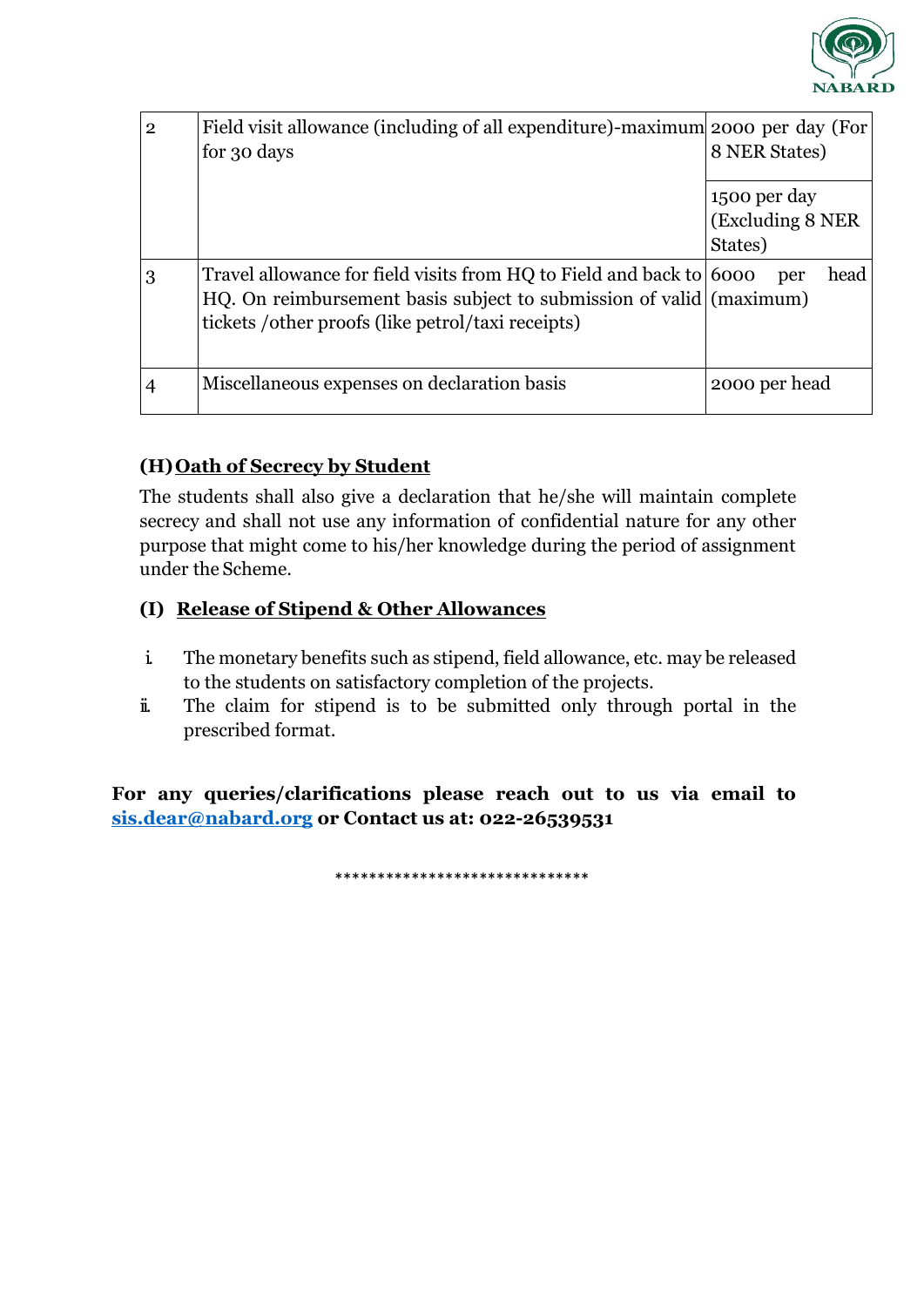

#### **Annexure-I**

| S.No.          | Name of RO/TE                                                        | <b>Proposed Seat Allocation:</b><br>SIS 2022-23 |
|----------------|----------------------------------------------------------------------|-------------------------------------------------|
| $\mathbf{1}$   | Andaman and Nicobar Regional<br>Office, Port Blair                   | $\mathbf{1}$                                    |
| $\overline{2}$ | Andhra Pradesh Regional Office,<br>Hyderabad                         | $\mathbf{1}$                                    |
| 3              | Arunachal Pradesh Regional Office,<br>Itanagar                       | $\mathbf{1}$                                    |
| $\overline{4}$ | Assam Regional Office, Guwahati                                      | $\mathbf{1}$                                    |
| 5              | <b>Bankers Institute of Rural</b><br>Development (BIRD), Mangalore** | $\mathbf{1}$                                    |
| 6              | Bihar Regional Office, Patna                                         | $\mathbf{1}$                                    |
| 7              | <b>Bankers Institute of Rural</b><br>Development (BIRD), Kolkata**   | $\mathbf{1}$                                    |
| 8              | <b>Bankers Institute of Rural</b><br>Development (BIRD), Lucknow**   | $\mathbf{1}$                                    |
| 9              | Chhattisgarh Regional Office, Raipur                                 | $\mathbf{1}$                                    |
| 10             | Goa Regional Office, Panaji                                          | $\mathbf{1}$                                    |
| 11             | Gujarat Regional Office, Ahmedabad                                   | $\mathbf{1}$                                    |
| 12             | Haryana Regional Office, Chandigarh                                  | $\mathbf{1}$                                    |
| 13             | Himachal Pradesh Regional Office,<br>Shimla                          | $\mathbf{1}$                                    |
| 14             | J&K Regional Office, Jammu                                           | $\mathbf{1}$                                    |
| 15             | Jharkhand Regional Office, Ranchi                                    | $\mathbf{1}$                                    |
| 16             | Karnataka Regional Office, Bengaluru                                 | $\mathbf{1}$                                    |
| 17             | Kerala Regional Office,<br>Thiruvananthapuram                        | $\mathbf{1}$                                    |
| 18             | Madhya Pradesh Regional Office,<br>Bhopal                            | 1                                               |
| 19             | Maharashtra Regional Office, Pune                                    | $\mathbf{1}$                                    |
| 20             | Manipur Regional Office, Imphal                                      | $\mathbf{1}$                                    |
| 21             | Meghalaya Regional Office, Shillong                                  | $\mathbf{1}$                                    |
| 22             | Mizoram Regional Office, Aizwal                                      | $\mathbf{1}$                                    |
| 23             | Nagaland Regional Office, Dimapur                                    | $\mathbf{1}$                                    |
| 24             | National Bank Staff College (NBSC),<br>Lucknow**                     | $\mathbf{1}$                                    |
| 25             | New Delhi Regional Office, New<br>Delhi                              | $\mathbf{1}$                                    |

# **HO/RO/TE wise Allocation of Seats under SIS 2022-23**